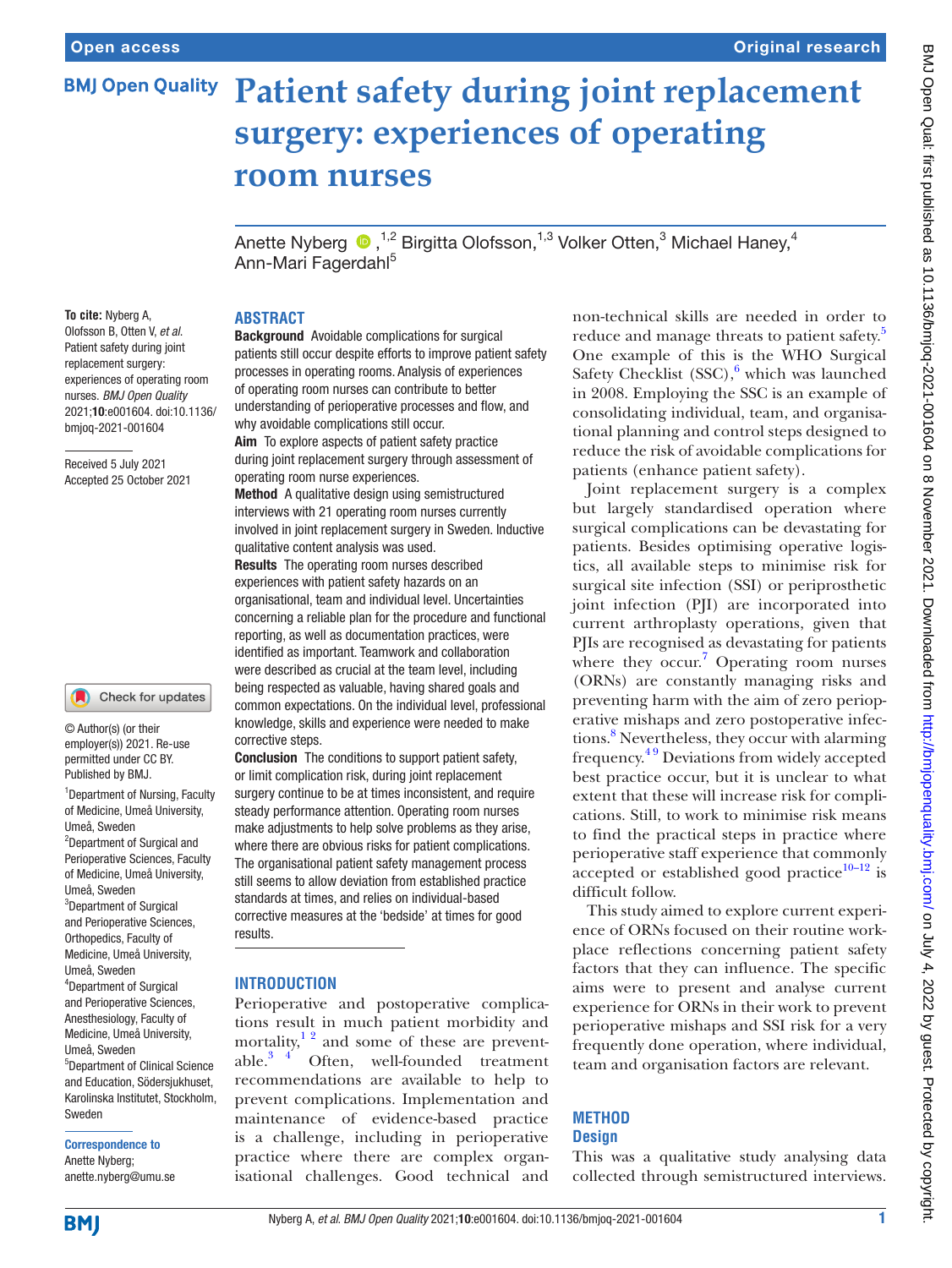The reporting complies with Consolidated Criteria for Reporting Qualitative Research.<sup>13</sup>

# **Setting and Swedish context**

The interviews were conducted at three different hospitals in Sweden: one university hospital, one public general hospital and one private orthopaedic hospital.

There are international differences concerning areas of responsibility in the OR. In Sweden, ORNs are responsible for preparing instruments and implants for the operation, patient positioning and OR asepsis. $^{14}$  The ORN training in Sweden starts as a registered nurse, then a 1-year ORN specialist programme, with certification and a master's degree.<sup>14-16</sup>

## **Participants**

Inclusion criteria were: certified and active ORNs, with at least 1 year of experience of joint replacement surgery. Purposive sampling was performed. Nursing department leaders identified ORNs who met inclusion criteria. Twenty-one ORNs were interviewed, median age 43 years (range 27–64), 2 men and 19 women. Median experience as ORN was 7 years (range 2–41).

## **Data collection**

A semistructured interview guide consisted of three questions: 'What does patient safety in perioperative care during arthroplasties include for you?', 'What do you consider most important in securing patient safety?' and 'Do you detect any weak areas in patient safety?'. Probing questions were asked when needed. Data were collected from April 2020 to August 2020. All interviews were conducted by the first author. Sixteen of the 21 interviews took place in person, and 5 by telephone. The interviews lasted median 31 min (range 20–45) and were digitally recorded and transcribed verbatim.

#### **Data analysis**

The responses were analysed inductively using qualitative content analysis, which is used to describe similarities and differences in the manifest content and to interpret the latent content in the phenomenon under exploration.<sup>[17–19](#page-6-0)</sup> We performed a manifest analysis. The transcripts were imported into MAXQDA 2020 (VERBI Software, Germany). First, the recorded interviews were reviewed and transcripts read through to get a sense of the whole. Second, the text was divided into meaning units relevant to the aim of the study. Third, the meaning units were carefully condensed to avoid losing content, and each meaning unit was coded. The codes were abstracted into subcategories and categories. The analysis was discussed among coauthors until consensus was reached.

# **FINDINGS**

From the analysis, three main categories and seven subcategories emerged ([table](#page-1-0) 1).

<span id="page-1-0"></span>

| Categories and subcategories<br>Table 1 |                                                                                                                                                        |
|-----------------------------------------|--------------------------------------------------------------------------------------------------------------------------------------------------------|
| <b>Categories</b>                       | <b>Subcategories</b>                                                                                                                                   |
| Organisational<br>level                 | Reliable procedural plan<br>Functional reporting and documentation                                                                                     |
| Team level                              | Interprofessional and interdisciplinary<br>collaboration<br>Protocol, checklist and standardisation<br>implementation<br>Aseptic principles compliance |
| Individual level                        | Professional knowledge, skills and<br>experiences<br>Personal engagement                                                                               |

#### **Organisational level**

Important preconditions on the organisational level that were highlighted included a reliable plan for the procedure, and reporting and documentation practices enabling a functional exchange of information.

#### Reliable procedural plan

The ORNs stated their need for a reliable preoperative plan to ensure a safe procedure. By planning and preparing well for the procedure, they attempted to reduce the time for surgical procedure. Before preparing for the procedure, they often needed to confirm the information from a computerised surgical planning system with the orthopaedic surgeon, due to occurrence of failure in updating the plan. This need to confirm the plan was perceived as unsatisfying and experienced as time-consuming. Though instead of addressing the main problem, the participants resorted to adapting to the incomplete planning.

But it requires extra work when something does not seem to be right, that is when you start to suspect something, that someone has to call and talk to those who are going to operate and so extra time and energy goes into something that should not be needed. (IP16)

Ensuring the availability of instruments and implants for the planned procedure was considered a challenge. With procedural planning not being updated, essential instruments or implants for the procedure could be missing, and the ORN needed to start preparing for another surgical system instead. This was considered a disturbance in workflow in the OR, and made it difficult to accomplish the list of operations scheduled for the day. The participants needed to prepare fast-paced, and expressed concern for missing crucial items when doing so.

For some participants, the main source of patientrelated information was derived from the surgical planning system and the anaesthesia preoperative assessment. They did not find time to get information from the main health records, and were thereby not routinely accessing information which included notifications from orthopaedic ward nurses, such as already-identified patient risk for pressure ulcers and nutrition status.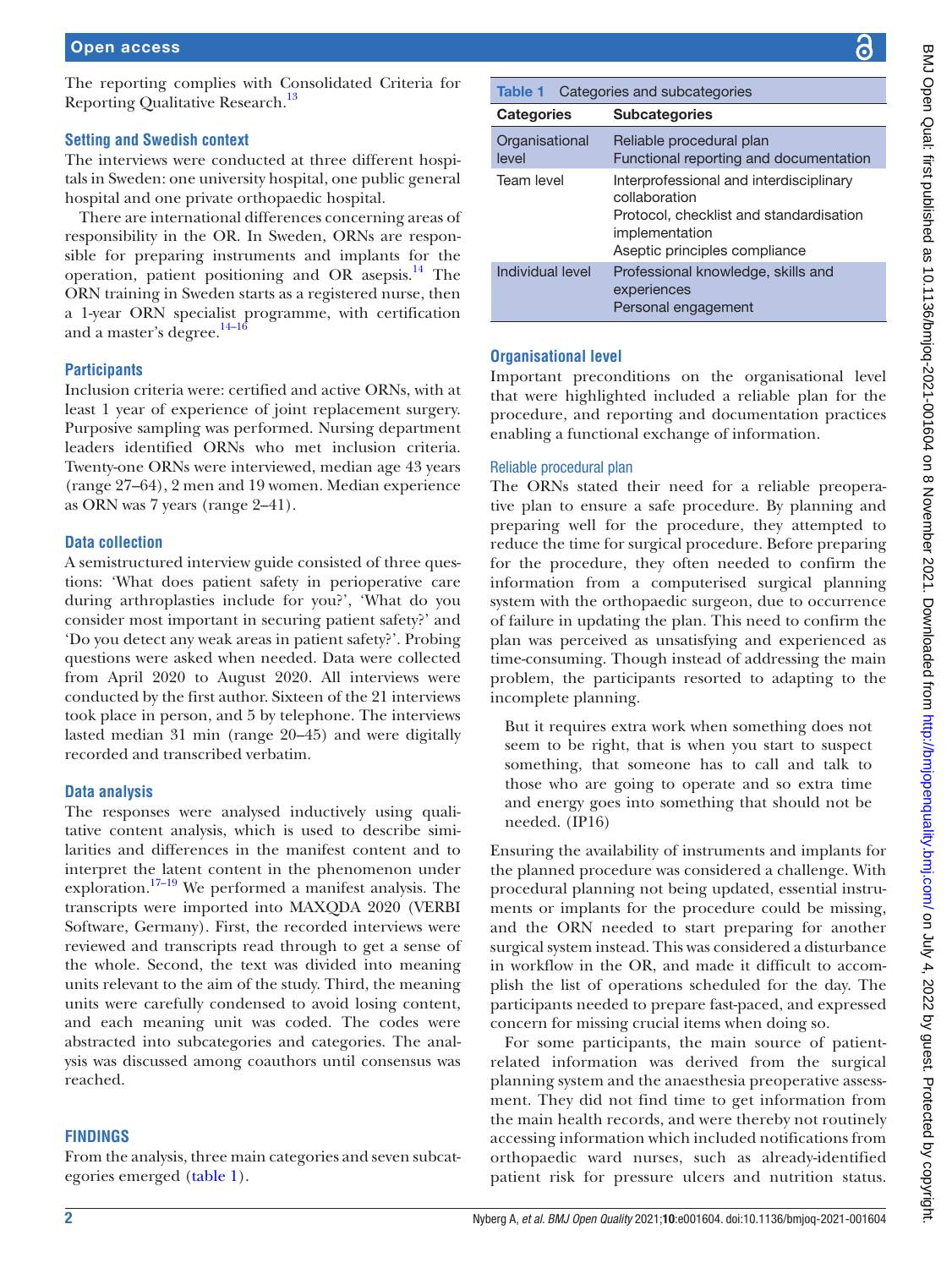in parallel a risk.

Therefore, the possibility to prepare for a safe procedure was reduced, and they experienced important patient information in different computerised systems Functional reporting and documentation There were concerns that the reporting and documentation practices threatened continuity of patient care. Some participants explained that they were documenting their perioperative care both in the computerised system and also in paper form. This practice was

considered both time-consuming and a risk for patient safety. The documentation on paper was deemed necessary as ORNs rarely reported in person to colleagues on the postoperative ward. The nurses on the postoperative and orthopaedic ward were working in the main health record system, not in the planning system where ORNs documented their care, and thereby could not consult the information the ORNs had documented there. The participants suggested that the planning system should be seen merely as a planning system and not as a tool for documentation.

A big problem (documentation) and above all, you are not used to each other's journal system so the nurses at the postoperative wards rarely go in and read. So, if we write: See Orbit (the planning system), they don't care about it because they think it is hard to get into it because it is not a system they usually work within. So, all that is important, you have to either say it or write it on the paper and then it becomes double documentation, which feels unnecessary time consuming when we now have so little time on everything as it is. (IP7)

Reporting to a colleague and at the same time keeping the surgery on course was perceived as a risk. ORNs tried to avoid personnel breaks or shift changes during surgery, but sometimes it was seen as inevitable, especially during revision joint replacement surgery lasting the whole day. It was considered a challenge to remember to report everything, and some recalled the need to call the OR on their way home to fill in missing parts in their report.

The participants in this study were not convinced that reporting incidents led to any actual improvements in patient safety. OR management sent information about new routines and incidents by email, and these were sometimes perceived to not reach the appropriate OR personnel. The ORNs voiced a desire to receive feedback on the treatment results for the patients. They wanted to know if there had been injuries for patient were there had been intraoperative challenges. If the orthopaedic surgeons were asked for the results for one specific patient, they shared the result with the ORNs, but there was no systematic feedback on results or complications. For example, some participants emphasised that they wanted to know the infection rates for their specific department.

# **Team level**

Collaboration, established safety controls and compliance with aseptic principles were stated as important aspects for safety practice within the team. Compliance with aseptic principles was considered to vary among different professions within the team.

#### Interprofessional and interdisciplinary collaboration

The importance of teamwork and collaboration for patient safety was mentioned by all participants. The team shared a goal to do the best for each patient, and every professional's expertise was a valuable contribution. The ORNs were expecting all team members to perform responsibly, and when this was not the case, it became a strain in the workplace for them. In this collaboration the ORNs felt that their professional knowledge was respected. Steady communication with other OR personnel was seen important.

A lot of teamwork, because I mean, without my anesthesiologist, without my anesthesia nurse, without my assistant nurse, without my surgeon, without me there will be no surgery and without the patient there neither be any surgery. So, there are many people and it gives a sense of security in fact that everyone tries to think; Avoid injuries, not to cause harm - how will it be best. (IP1)

The work required that the ORNs constantly develop their skills, and they tried to improve their work steadily. Being alone in their profession as ORN in the OR put limits on opportunities to ask colleagues for advice and support. In situations where two ORNs collaborated during surgery, they had opportunities to support and learn from each other, and thereby improve their work.

# Protocol, checklist and standardisation implementation

The participants explained that they were responsible for several established safety controls, including to ensure that all instruments and other sterile material needed were available and functioning—surgical count. The first surgical count was performed before the patient entered the OR. Another surgical count was performed during the surgical procedure before closing the wound to ensure that no surgical items were accidentally left in the operative site.

Another important responsibility for the ORNs was to verify the patient identity when entering the OR, as well as confirming the indicated side on the patient with the planning and the x-rays. Through the timeout in the SSC, the participants confirmed the preparation with the orthopaedic surgeon. However, they experienced that the SSC was not always implemented as designed. The checklist was often performed while the ORNs were busy with final preparations, and not participating with whole attention. How the timeout was performed depended on the orthopaedic surgeon's interest in the checklist, and differed from one surgeon to another.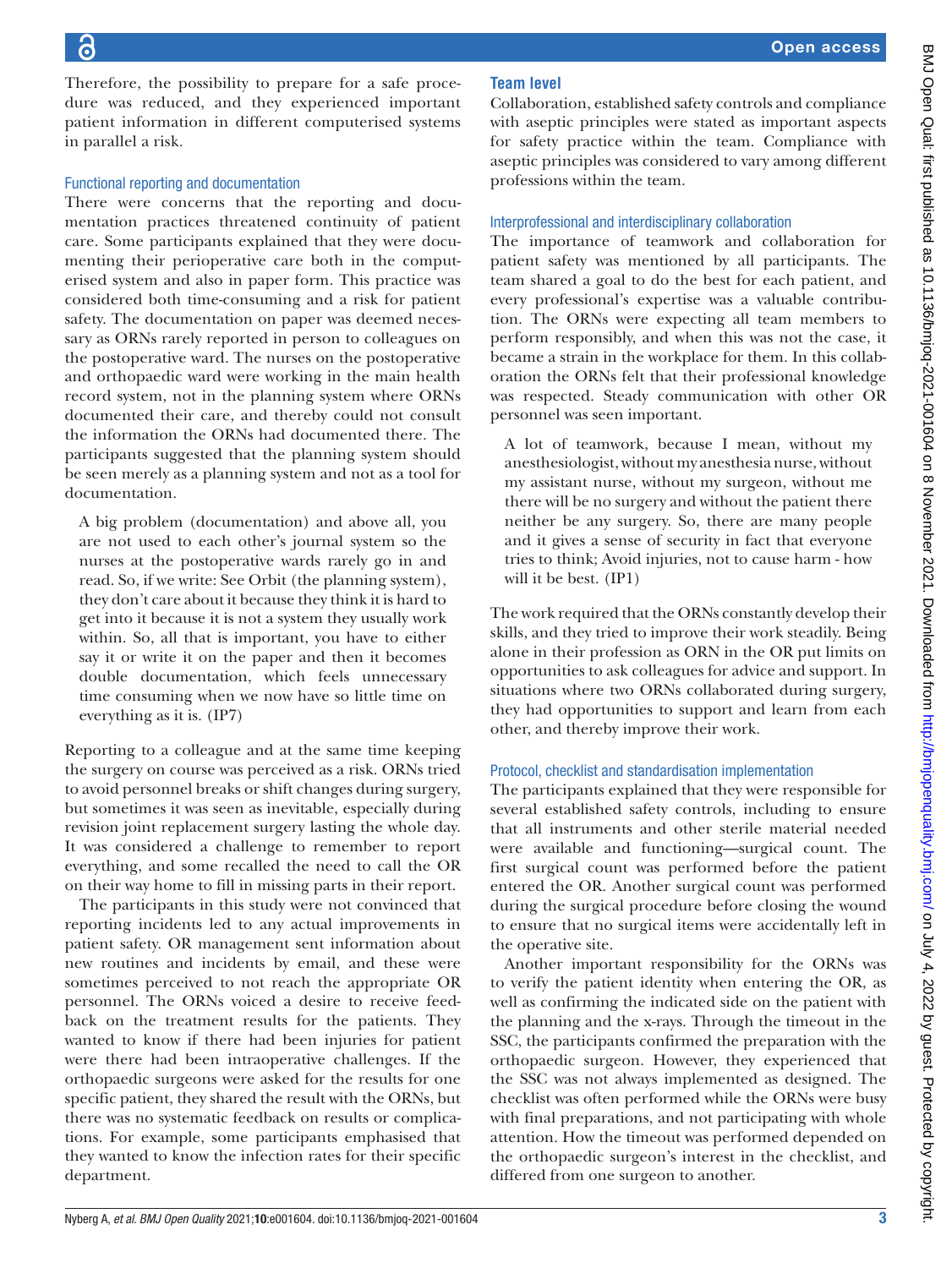… that I know that I have the right patient to begin with, that planning is consistent with the x-rays or when we do 'Sign in' that it is consistent with the patient records and the ID bracelet and side, that you operate on the correct side (IP11)

The ORNs considered established safety protocols necessary. For example, using a protocol to ensure availability for the correct implant was named as important. This step is performed by both the orthopaedic surgeon and the ORN, reading on the implant package before it was opened and delivered to the sterile field. Some participants considered standardisation of procedures as a way to ensure safety. They explained that they were constantly assessing what was best for each patient, emanating from existing routines and standardisation.

#### Aseptic principles compliance

The ORNs stated being responsible for sterility and infection control was within the domain of their main concern. They kept guarding sterility throughout the entire surgical procedure by keeping an eye on the activities of other team members, which sometimes could be challenging.

Participants noted that the prerequisites for work in an aseptic environment were present. National guidelines for preventing PJIs were established, and there was most often compliance with these. One example given was a guideline to control the traffic and avoid disturbance of the ventilation by opening the doors and trying to minimise the number of persons in the OR. Still, some participants experienced that compliance with guidelines varied within the team. For example, some orthopaedic surgeons followed the guidelines more strictly than others. With an interesting surgical case, minimising the amount of personnel in the OR was disregarded by some surgeons.

The ORNs also emphasised a need to improve staff behaviour regarding adherence to the aseptic principles. When they insisted on observing aseptic protocols, it sometimes was considered a disturbance of the flow, affecting both the surgical procedure and the whole day operation schedule. Such protocols could be handling of specimens and urinary tract catheters. When notifying others on breaks of aseptic principles, some participants perceived that they were seen as annoying.

So it is, we are herd animals, we do as our colleagues do and it is uncomfortable if someone gives a reprimand or is a hygiene-witch… Even if people might think you're irritating, I think you still get some kind of respect in that you have competence and can see that this is important. Even if you are considered awkward, you are trusted as the person who also is competent and good, good for the group and for the patient.

(IP10)

# **Individual level**

The ORNs felt a personal responsibility to the patients, and felt guilty when failing to protect the patient from harm. They protected patients by using their professional knowledge and skills, and by having the confidence to speak up if the patient was put at risk in the process.

#### Professional knowledge, skills and experience

The ORNs knew what was expected of them to preserve patient safety. They used professional knowledge and skills to protect patients from risks. This included positioning the patient safely on the operating table among others. They had a responsibility for what they saw during the procedure by being a part of the operating team. If a situation occurred putting the patient at risk, the ORNs had to speak up. They experienced that notifying the orthopaedic surgeon of near misses required confidence, and this was gained through experience. Unexpected things happen during surgery, and the participants needed to be prepared to adjust their plan.

If you see something in the surgical field, I feel that you have a responsibility when you see something, then of course it depends on experience, how much experience you have and what you know and what you have seen before, but it is also a part of patient safety that you are involved in the operation and are taking part in the operation. (IP17)

#### Personal engagement

ORNs felt a great responsibility for the patients' sense of security and comfort in perioperative care. They had the ambition to greet the patient before starting preparation and wanted patients to know that everyone in the OR would do their best for them in a dignified way.

The participants perceived a feeling of guilt when situations occurred and they failed to protect the patient from coming to harm. Some described situations occurring where they would not have wanted to be the patient. Although the ORNs were well aware that many factors could have led to an infection, they felt accountable for it if a patient acquired an SSI or a PJI.

Then you are as an OR nurse, there must be something that we have in us, as soon as there is an infection then you have to go straight into the old medical record and see if you were there during the previous operation. Because you think that you, yourself carry the responsibility, and of course I understand that it is not how it is, there are many factors that come into play, but I think many of us feel responsible; have I done something wrong, is it my mistake now that led to this patient becoming infected? (IP8)

#### **DISCUSSION**

These findings show that ORNs identify several measures at different levels (organisation, team and individual) where there can be safety improvements in the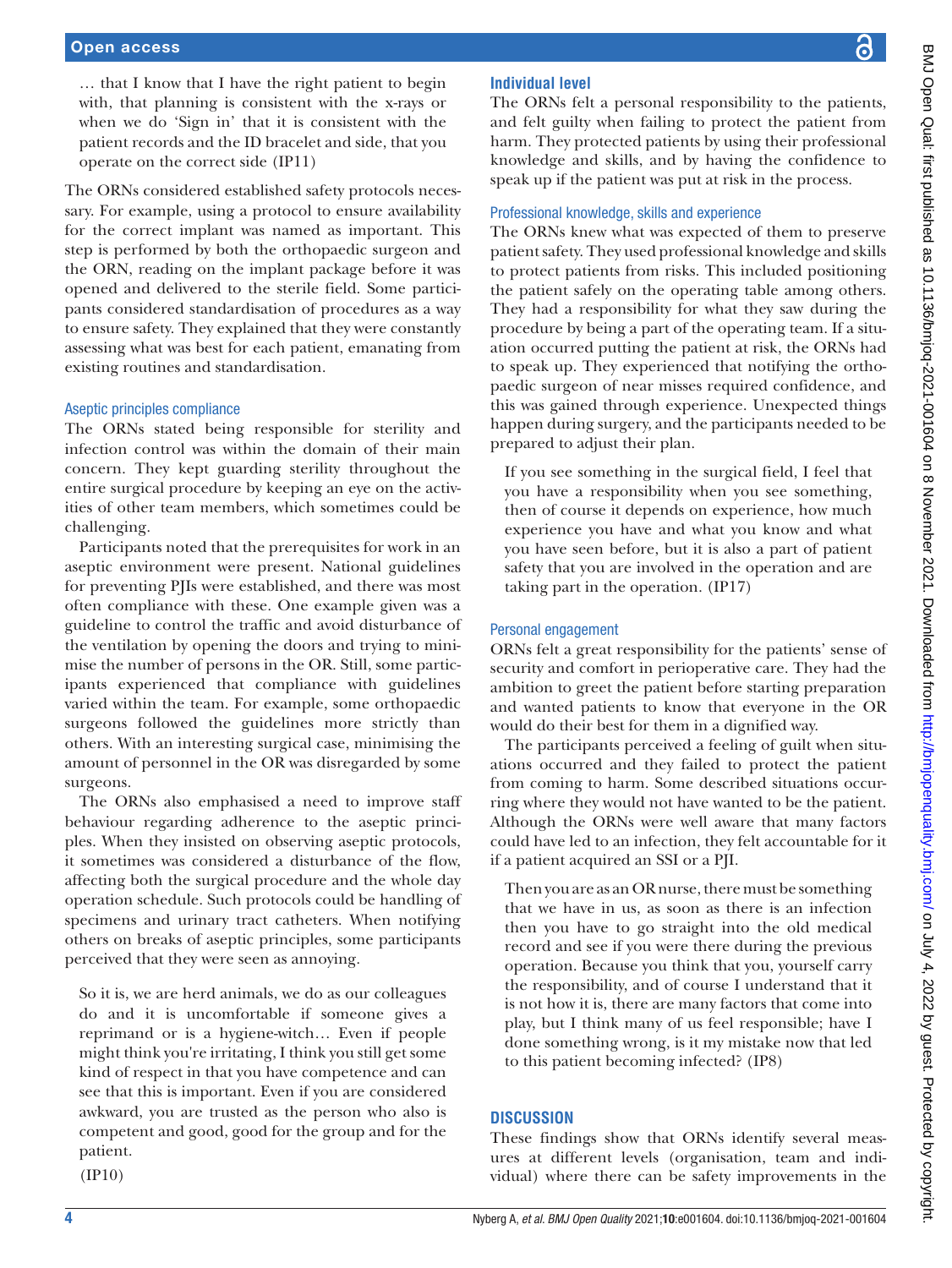OR during joint replacement surgery. These occurrences cause disruptions in the workflow and sometimes even threatening patient safety. These findings also show how upcoming problems that occur were solved in everyday work, to get on with the job and to maintain safety.

To ensure a safe surgical procedure, the ORNs identified a need for a reliable preoperative plan, which confirms previous findings. $20$  This is in line with resilience engineering, where predictive information is needed to anticipate for decision making.<sup>21</sup> Some participants identified problems when confirming the plan between the computerised planning system and the surgeon, which was considered time-consuming and unsafe. The purpose of computerised planning systems is to organise a reliable plan<sup>22</sup> but achieving this requires an engagement of all stakeholders involved in the planning.<sup>23</sup> Without an updated plan there is a risk for disruptions which can both compromise patient safety and affect productivity of the organisation, similar findings are presented in previous reports[.22 24](#page-6-3) Participants gave priority to fixing the immediate problem in order to maintain the workflow in OR, instead of addressing the main issue, that the plan was not adequately updated. This can be seen as resilience by the frontline workers, $25$  where the ORNs adapted in order to accomplish a good outcome even when their working conditions were disadvantageous. Although the intention of the ORNs adaptability is good, it can create a disconnection between the OR management's workas-imagined and the ORNs' work-as-done. This type of disconnection can constrain the possibility for necessary change. Work-as-imagined means practising by following protocols and standards for safe performance, $25$  but the staff in OR know that a certain performance variability is expected, as is practice safely. In this study, the underlying problem with low engagement in planning documentation can continue as long as the OR managers do not recognise the problem or do not have the opportunity to solve it. The issue with the planning documentation not being updated might be considered as an annoying repetitive problem by ORNs. In the long term, repetitive annoying problems that lead to frustration, cynicism and turnover among the front-line staff impact the resilience in the system. $21$ 

Diverse computerised systems were seen obstructing the transfer of information, with a potential to affect the care of patients, which confirms previous findings on documentation[.26](#page-6-6) The ORNs did not find time to access information from the main health record. A technology allowing fast access to relevant information should be provided by the organisations.<sup>[24](#page-6-7)</sup> In this study, the ORNs did not report directly, or in person, to the postoperative ward, and this to save time. To avoid gaps in the continuity of care which could result, some reported developing a workaround in their documentation practice. This workaround necessitated duplication of documentation in separate systems to ensure that the nurses on postoperative ward received relevant information. Participants adapted their routines, demonstrating resilience to avoid

system miscommunication. This development of workarounds can involve taking a risk as well as limiting the possibility for a change. $^{21}$  The risk involved documenting in two places and continuing working in diverse computerised systems alleviated pressure on the hospital management for process improvement. Documentation practices may be directed by traditions and everyday conditions but to ensure safe care the documentation tool should align with the actual practice. $27$  Some suggested that the planning system should be only a tool for planning, not for documentation, and that documentation should be managed in one patient record system.

It was experienced that teamwork and collaboration are crucial in preventing adverse events, which supports findings of previous studies.<sup>28 29</sup> Expertise from every profession was considered a valuable contribution to the process and every team members need to feel confident to speak up when alert is needed, as reported previously.[30](#page-6-10) The ORNs felt respected for their professional knowledge in collaboration with other team members, although previous research suggests that the collaboration between nurses and physicians needs improvement, both in  $OR^{31}$  and in other context within the hospital.<sup>[32](#page-6-12)</sup> Their professional skills and experience informed their patient safety practice. A combination of technical skills and care for the patient were identified as important, similar findings have been presented earlier.<sup>20</sup> 33 A sense of personal engagement among the ORNs was prominent. Guilty feelings were named if they failed to protect a patient from harm. They also expected all team members to accept their professional responsibilities and emphasised need for a shared goal. An open dialogue within the team, with confirmed expectations were noted as important, which confirms a previous report.<sup>[34](#page-6-13)</sup> The ORNs identified primary responsibility in assuring compliance with aseptic principles. They experienced variable compliance with this within the team, as has been reported previously. $35$  Guidelines for preventing infections were established, but the experience was that the levels of interest to comply varied among team members. For best effect, teams should share goals and accept workgroup hierarchy, which includes mutual respect and good leadership within the team.<sup>36</sup> Where some everyday performance variability is expected, things should still go right. Individual performance variability should not be understood as necessarily dangerous, though a team not complying with existing safety protocols is beyond expected performance variability.<sup>[37](#page-6-16)</sup> Patient safety cannot be improved solely by introducing safety policies—they need to be implemented.<sup>38</sup>

Safety controls, such as checklists, were identified as crucial for preserving safety during surgery, as presented in an earlier report.<sup>[39](#page-6-18)</sup> Control steps were seen as guidance for safe practice, and specifically SSC as a useful tool to maintain a high level of safety awareness. In other reported findings SSC was noted to increase communication and teamwork in  $OR<sup>40 41</sup>$  and to recognise potential risks.[42](#page-6-20) In this study, it was noted that SSC was not always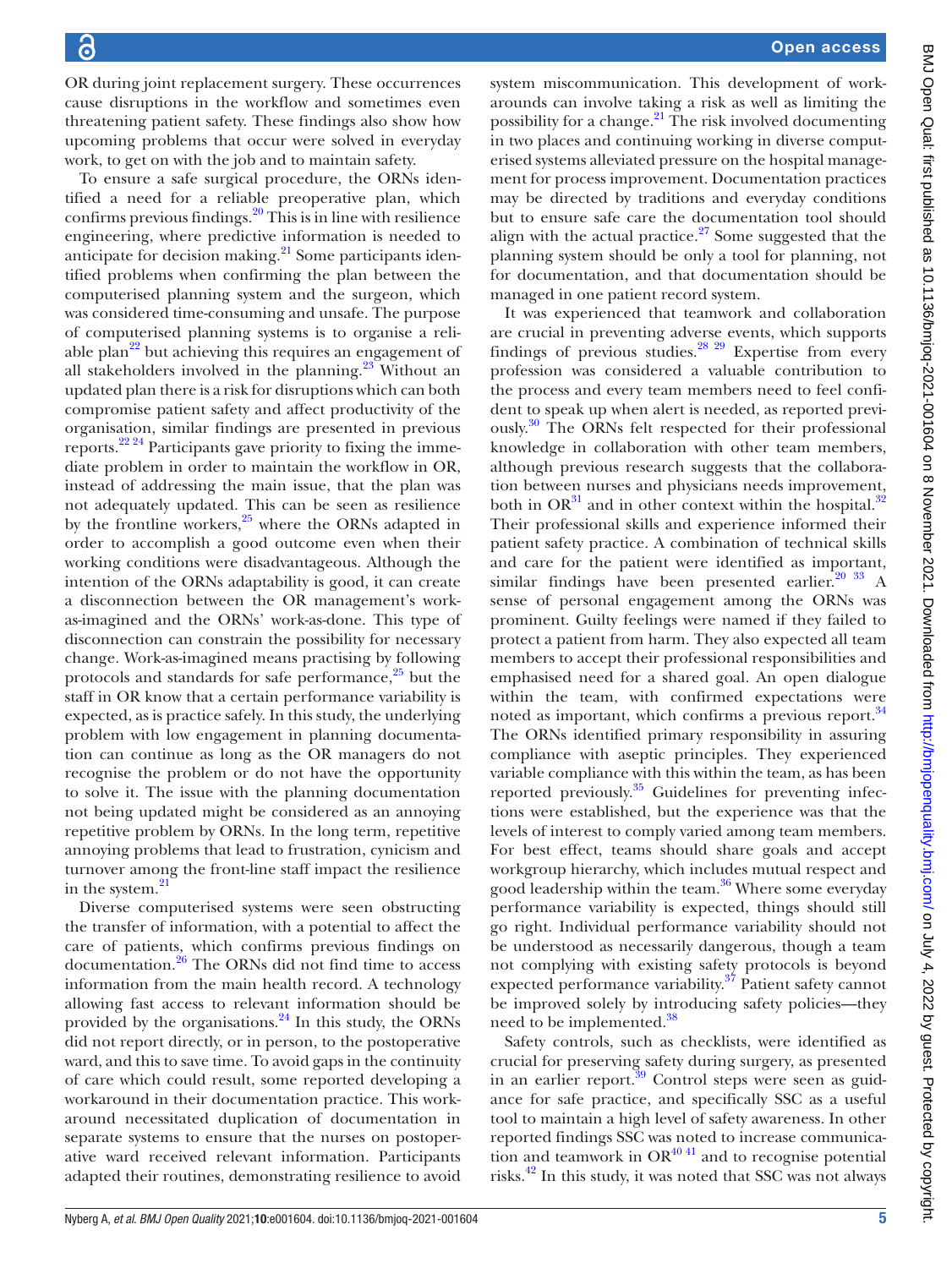used as designed mostly dependent on the surgeon. Perceptions of the SSC as nonessential complicated the implementation of  $SSC<sup>43</sup>$  Previous reporting suggests that the implementation of SSC might be more successful where physicians engaged with leading it. $^{44}$  $^{44}$  $^{44}$  Standardisation of procedures was considered a way to improve the perioperative process. Both appropriate standardisation and certain flexibility are needed for an organisa-tion to succeed.<sup>[45](#page-6-23)</sup> While standardisation protects against predictable and preventable errors, flexibility supports resilience in unpredictable situations, where balance between these is needed. $46$  This is in line with another report that suggests that to manage the complexity in OR and maintain safe care necessitates the ability to respond to both the expected and the unexpected. $39$  Our findings show that resilience exists within the organisations, but it is not only used in unpredictable situations. The ORNs demonstrated resilience in managing the everyday work. This shows ORNs ability to make adjustments and maintain them. However, where there is every day need for resilience, capacity to respond to new challenges may be restricted.<sup>[21](#page-6-2)</sup> Resilience should be needed for resolving unplanned situations rather than everyday occurrences. Safety threats in everyday work should be recognised and managed as the organisation improves.

#### **Strengths and limitations**

During the analysis, there were interactive discussions within the research group which increases credibility for this study. Direct quotations with descriptions are presented for credibility. The diversity of professionals involved in the analysis also strengthens this study. The degree of transferability must be up to the reader.<sup>[18](#page-6-25)</sup> One limitation is that all interviews were conducted by the first author, who is an ORN and professionally known to some of the participants. Dual roles for interviewer can potentially influence interviewee reporting.<sup>47</sup> This dual interviewer role may have helped create a safe environment, and the shared understanding can deepen the reporting.[48](#page-6-27)

#### **CONCLUSION**

The conditions to support patient safety, or limit complication risk, during joint replacement surgery continue to be at times inconsistent, and require steady performance attention. ORNs make adjustments to help solve problems as they arise, where there are obvious risks for patient complications. The organisational patient safety management process still seems to allow deviation from established practice standards at times, and relies on individual-based corrective measures at the 'bedside' at times for good results.

Acknowledgements The authors would like to acknowledge and thank the ORNs at the three hospitals for participating and the nursing management for making it possible to conduct the interviews.

Contributors All authors conceived the study design. AN collected the data. All authors participated in the data analysis, interpretation and manuscript writing, and approved the final manuscript version. BO is responsible for the overall content and conduct of the study as a guarantor.

Funding This study was supported by grants from the Strategic Research Area Health Care Science (SFO-V), grant number 350033022 SFO-V, and the JC Kempe's foundation, and funding from Umeå University, no grant numbers, all in Sweden.

Competing interests None declared.

Patient and public involvement Patients and/or the public were not involved in the design, or conduct, or reporting, or dissemination plans of this research.

Patient consent for publication Not applicable.

Ethics approval This study was jugded to be acceptable by the Swedish Ethical Review Authority (reg. no. 2020-00111). Before the interviews, the ORNs gave their written informed consent to participate, participating was voluntarily and they could interrupt their interview at any time.

Provenance and peer review Not commissioned; externally peer reviewed.

Data availability statement Data can be made available on reasonable request.

Open access This is an open access article distributed in accordance with the Creative Commons Attribution 4.0 Unported (CC BY 4.0) license, which permits others to copy, redistribute, remix, transform and build upon this work for any purpose, provided the original work is properly cited, a link to the licence is given, and indication of whether changes were made. See: [https://creativecommons.org/](https://creativecommons.org/licenses/by/4.0/) [licenses/by/4.0/](https://creativecommons.org/licenses/by/4.0/).

#### ORCID iD

Anette Nyberg <http://orcid.org/0000-0002-2057-4410>

#### <span id="page-5-0"></span>**REFERENCES**

- 1 WHO. Patient safety, 2019. Available: [https://www.who.int/news](https://www.who.int/news-room/fact-sheets/detail/patient-safety)[room/fact-sheets/detail/patient-safety](https://www.who.int/news-room/fact-sheets/detail/patient-safety) [Accessed Jun 2021].
- 2 Slawomirski L, Auraaen A, Klazinga NS. The economics of patient safety: strengthening a value-based approach to reducing patient harm at national level, 2017. Available: [https://www.oecd-ilibrary.org/](https://www.oecd-ilibrary.org/content/paper/5a9858cd-en) [content/paper/5a9858cd-en](https://www.oecd-ilibrary.org/content/paper/5a9858cd-en) [Accessed Jun 2021].
- <span id="page-5-1"></span>3 de Vries EN, Ramrattan MA, Smorenburg SM, *et al*. The incidence and nature of in-hospital adverse events: a systematic review. *[Qual](http://dx.doi.org/10.1136/qshc.2007.023622)  [Saf Health Care](http://dx.doi.org/10.1136/qshc.2007.023622)* 2008;17:216–23.
- <span id="page-5-6"></span>4 The National Board of Health and Welfare. Serious injuries and care injuries - In-depth analysis of injuries and care injuries in somatic care of adults at emergency hospitals, 2019. Available: [https://www.](https://www.socialstyrelsen.se/globalassets/sharepoint-dokument/artikelkatalog/ovrigt/2019-4-3.pdf) [socialstyrelsen.se/globalassets/sharepoint-dokument/artikelkatalog/](https://www.socialstyrelsen.se/globalassets/sharepoint-dokument/artikelkatalog/ovrigt/2019-4-3.pdf) [ovrigt/2019-4-3.pdf](https://www.socialstyrelsen.se/globalassets/sharepoint-dokument/artikelkatalog/ovrigt/2019-4-3.pdf) [Accessed May 2021].
- <span id="page-5-2"></span>5 Mitchell L, Flin R, Yule S, *et al*. Thinking ahead of the surgeon. An interview study to identify scrub nurses' non-technical skills. *[Int J](http://dx.doi.org/10.1016/j.ijnurstu.2010.11.005)  [Nurs Stud](http://dx.doi.org/10.1016/j.ijnurstu.2010.11.005)* 2011;48:818–28.
- <span id="page-5-3"></span>6 WHO. Surgical safety checklist, 2009. Available: [https://apps.who.int/](https://apps.who.int/iris/bitstream/handle/10665/44186/9789241598590_eng_Checklist.pdf?sequence=2) [iris/bitstream/handle/10665/44186/9789241598590\\_eng\\_Checklist.](https://apps.who.int/iris/bitstream/handle/10665/44186/9789241598590_eng_Checklist.pdf?sequence=2) [pdf?sequence=2](https://apps.who.int/iris/bitstream/handle/10665/44186/9789241598590_eng_Checklist.pdf?sequence=2) [Accessed May 2021].
- <span id="page-5-4"></span>7 Moore AJ, Blom AW, Whitehouse MR, *et al*. Deep prosthetic joint infection: a qualitative study of the impact on patients and their experiences of revision surgery. *[BMJ Open](http://dx.doi.org/10.1136/bmjopen-2015-009495)* 2015;5:e009495.
- <span id="page-5-5"></span>Ingvarsdottir E, Halldorsdottir S. Enhancing patient safety in the operating theatre: from the perspective of experienced operating theatre nurses. *[Scand J Caring Sci](http://dx.doi.org/10.1111/scs.12532)* 2018;32:951–60.
- 9 Kurtz SM, Lau E, Schmier J, *et al*. Infection burden for hip and knee arthroplasty in the United States. *[J Arthroplasty](http://dx.doi.org/10.1016/j.arth.2007.10.017)* 2008;23:984–91.
- <span id="page-5-7"></span>WHO. Global guidelines for the prevention of surgical site infection, 2018. Available: [https://apps.who.int/iris/bitstream/handle/10665/](https://apps.who.int/iris/bitstream/handle/10665/277399/9789241550475-eng.pdf?ua=1) [277399/9789241550475-eng.pdf?ua=1](https://apps.who.int/iris/bitstream/handle/10665/277399/9789241550475-eng.pdf?ua=1) [Accessed Jun 2021].
- 11 Parvizi J, Gehrke T, Chen AF. Proceedings of the International consensus on periprosthetic joint infection. *[Bone Joint J](http://dx.doi.org/10.1302/0301-620X.95B11.33135)* 2013;95- B:1450–2.
- 12 Swedish County Council's Mutual Insurance Company. PRISS Prosthesis related Infections Shall be Stopped 3.0, 2019. Available: <https://lof.se/wp-content/uploads/Optimal-operationsmiljö.pdf> [Accessed Jun 2021].
- <span id="page-5-8"></span>13 Tong A, Sainsbury P, Craig J. Consolidated criteria for reporting qualitative research (COREQ): a 32-item checklist for interviews and focus groups. *[Int J Qual Health Care](http://dx.doi.org/10.1093/intqhc/mzm042)* 2007;19:349–57.
- <span id="page-5-9"></span>14 von Vogelsang A-C, Swenne CL, Gustafsson Birgitta Åkesdotter, *et al*. Operating theatre nurse specialist competence to ensure patient safety in the operating theatre: a discursive paper. *[Nurs Open](http://dx.doi.org/10.1002/nop2.424)* 2020;7:495–502.